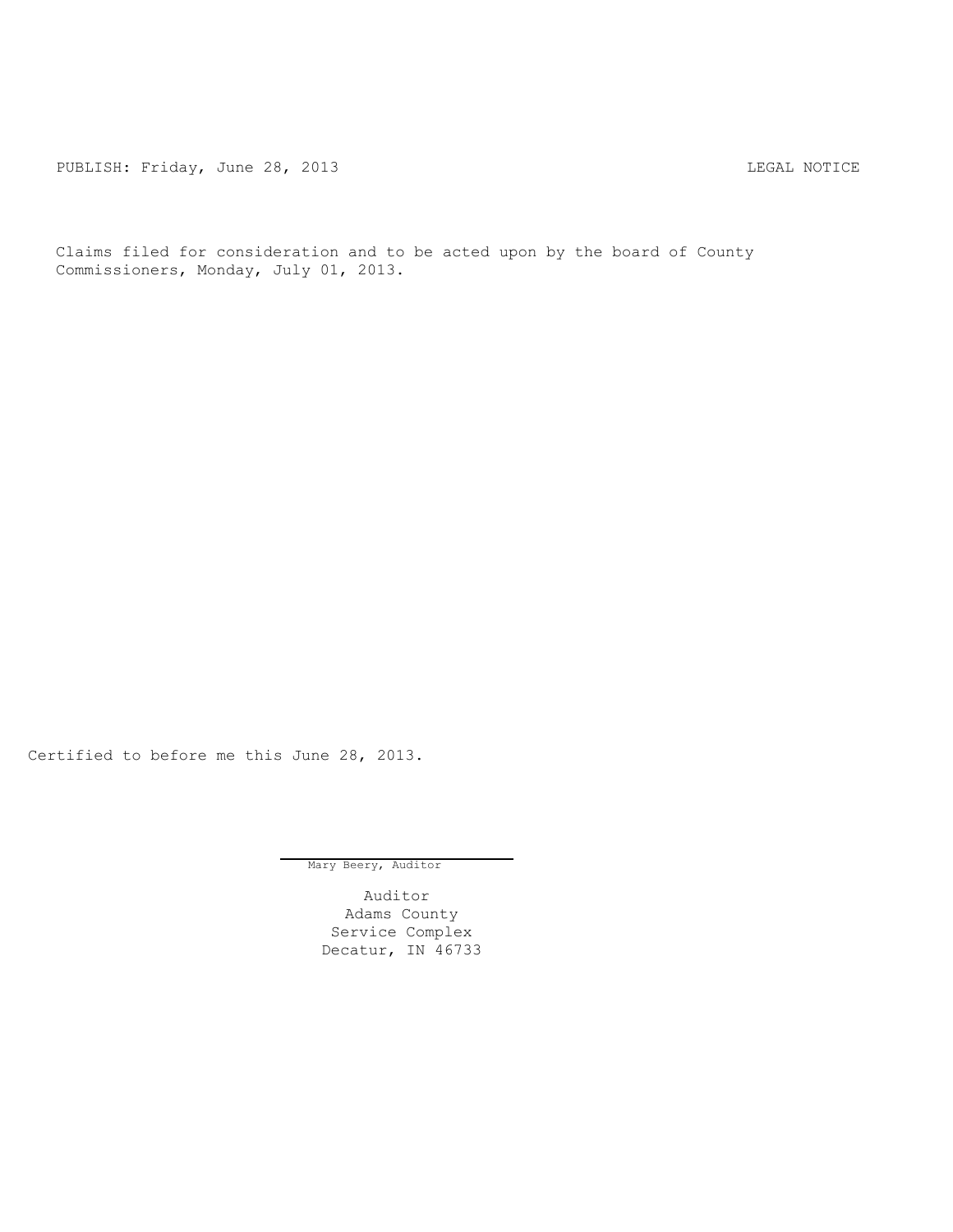

## **Claims Docket for Newspaper Adams County, Indiana**

## For Period: **6/4/2013** to **6/17/2013**

*313 W. Jefferson St. Decatur, IN 46733 (219) 724-2600*

## Date Claims to be Paid: **7/1/2013**

| <b>Vendor</b>                        | <u>Amount</u> | <b>Vendor</b>                            | <u>Amount</u> |
|--------------------------------------|---------------|------------------------------------------|---------------|
| Adams County Council On Aging, Inc.  | 2.000.00      | Adams Memorial Hospital                  | 56,975.26     |
| Adams County Solid Waste             | 12.24         | <b>Adams County Treasurer</b>            | 28,224.00     |
| Indiana Michigan Power               | 445.62        | Applied Industrial Techno                | 113.12        |
| Arnold Lumber Co., Inc.              | 53.05         | Baker And Sons Plumbing &                | 32.00         |
| Berne Ready Mix                      | 1,328.43      | Berne Tri-Weekly News                    | 16.08         |
| Hoosier Blue Flame                   | 790.50        | Cintas Location #338                     | 45.00         |
| City Of Decatur                      | 1,819.30      | Decatur True Value                       | 135.44        |
| <b>Complete Printing Service</b>     | 899.00        | Craigville Telephone Comp                | 119.00        |
| Decatur Daily Democrat               | 342.24        | <b>Decatur Dental Service</b>            | 222.30        |
| Decatur Postmaster                   | 190.00        | Douglas L. Bauman                        | 110.00        |
| Erie Haven                           | 2,130.60      | Gordon Food Service                      | 2,882.47      |
| Graybar                              | 121.35        | Grimm's Auto                             | 392.74        |
| Hilty Engine Service                 | 66.00         | I C O Training Fund                      | 8.00          |
| Indiana Sheriffs' Association        | 45.00         | Indiana Stamp Company                    | 237.78        |
| Indiana State Police                 | 99.00         | Janitors Supply Company                  | 55.31         |
| Joe Spaulding                        | 126.63        | K-Mart                                   | 17.32         |
| Racquel Werich                       | 95.92         | Kiess Electric                           | 2,172.45      |
| Legal Directories Publish            | 71.95         | Lehman Feed Mill                         | 4,504.00      |
| Louise Busse                         | 139.98        | National Oil And Gas                     | 651.42        |
| Nipsco                               | 495.96        | Quill Corporation                        | 66.97         |
| Selking International                | 110.50        | Stone-Street Quarries, Inc.              | 483.01        |
| Print Shop                           | 555.77        | Thomas Wade Sheets                       | 75.00         |
| Two Brothers Generator Se            | 210.00        | Underground Pipe & Valve,                | 2,144.10      |
| Wal-Mart / GEMB                      | 237.18        | Welder Services, Inc.                    | 45.72         |
| West Payment Center                  | 460.95        | Zwick And Jahn Funeral Ho                | 100.00        |
| Napa Auto Parts                      | 148.90        | CenturyLink                              | 2,488.64      |
| Adams County Automotive Supply, Inc. | 82.05         | Tom Magnan                               | 18.36         |
| Chris Krull                          | 16.75         | Jay County REMC                          | 162.75        |
| Purdue University                    | 1,017.72      | Adam T. Miller                           | 25.00         |
| Indiana State Bar Associa            | 330.00        | Waste Management                         | 59.90         |
| Ray O'Herron Company                 | 1,746.83      | Mary Beery                               | 123.20        |
| Universal Metalcraft, Inc            | 60.00         | Jackson Oil & Solvents, I                | 1,811.44      |
| Bowers, Brewer, Garrett & Wiley, LLP | 710.55        | Zurcher's Best-One Tire & Auto Care, Inc | 1,581.79      |
| Tom Magnan/Special Needs             | 105.12        | Charles M. Tooley                        | 139.48        |
| Benicomp, Inc                        | 199,845.04    | Karen Fouts                              | 123.23        |
| Harvest Land Co-op                   | 8,810.97      | Wal-Mart                                 | 75.17         |
| Adams County Truck Repair, Inc.      | 190.00        | Missy Smitley                            | 65.12         |
| Adams County Sheriff's Department    | 188.04        | <b>ERS Wireless Communications</b>       | 2,013.30      |
| Southeastern Equipment Company       | 834.64        | Connie Ellenberger                       | 43.56         |
| Ian Gilbert                          | 34.16         | Troyer's Market LLC                      | 1,956.37      |
| Gledhill Road Machinery Company      | 829.24        | Delbert Scheiman                         | 115.00        |
| McKesson Medical - Surgical          | 235.12        | <b>Uricks Trucking</b>                   | 1,265.00      |
| Print Source                         | 170.19        | Michelle Hackenjos                       | 249.72        |
| Deb Stevens                          | 171.60        | Forms Management Group, Inc.             | 870.17        |
| Deborah A. Schantz                   | 188.85        | Verizon Wireless                         |               |
|                                      |               | Landon Patterson                         | 2,411.57      |
| <b>Stationair's Express</b>          | 434.41        |                                          | 854.84        |
| ReusserDesign                        | 75.00         | Schwartz Blacksmith, LLC                 | 54.20         |
| Schneider Corporation                | 2,000.00      | CDW Government, Inc.                     | 3,550.00      |